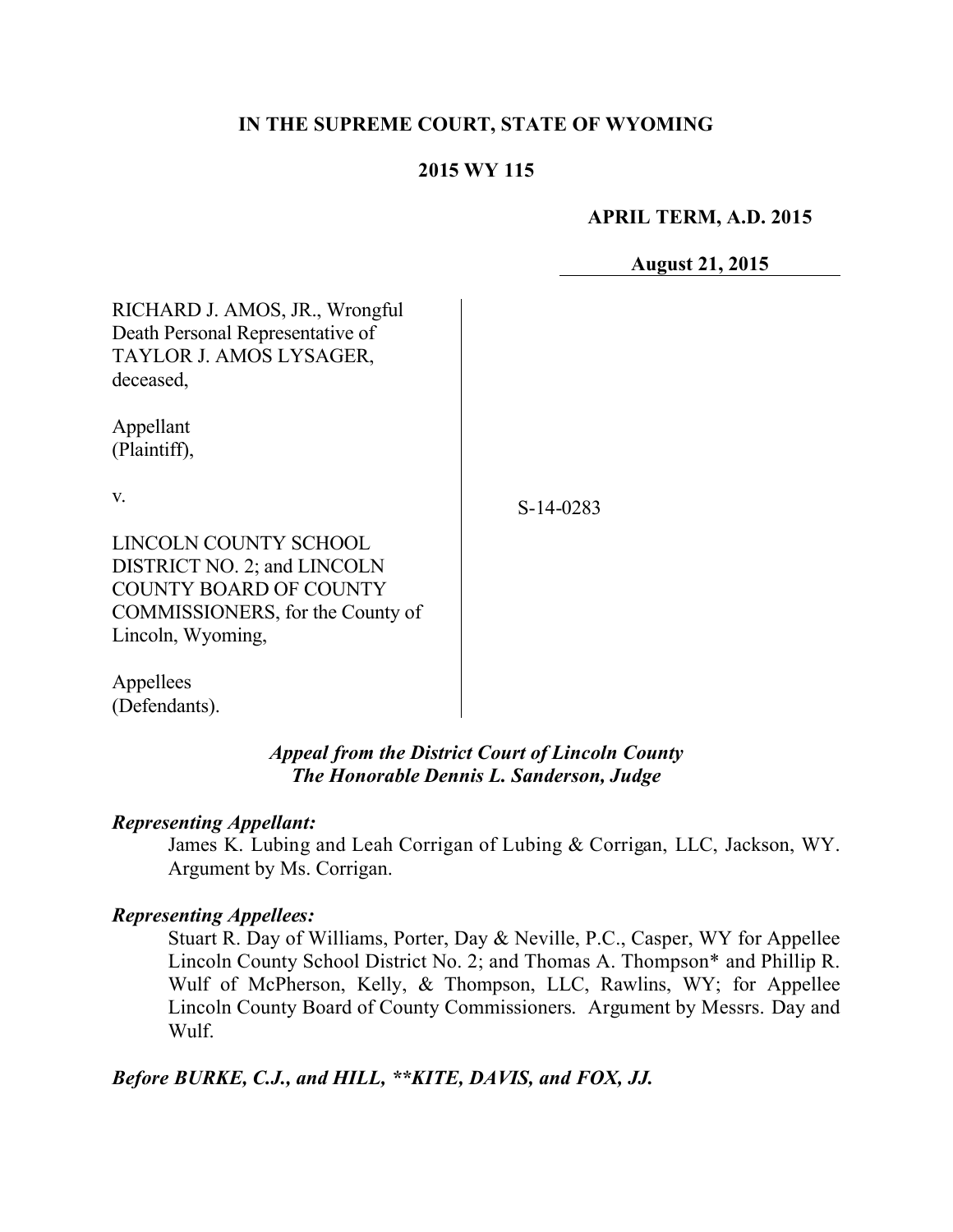\*Order allowing withdrawal of counsel and substitution of counsel entered on December 31, 2014.

\*\* Justice Kite retired from judicial office effective August 3, 2015, and pursuant to Article 5, § 5 of the Wyoming Constitution and Wyo. Stat. Ann. § 5-1-106(f) (LexisNexis 2015) she was reassigned to act on this matter on August 4, 2015.

**NOTICE: This opinion is subject to formal revision before publication in Pacific Reporter Third. Readers are requested to notify the Clerk of the Supreme Court, Supreme Court Building, Cheyenne, Wyoming 82002, of any typographical or other formal errors so that correction may be made before final publication in the permanent volume.**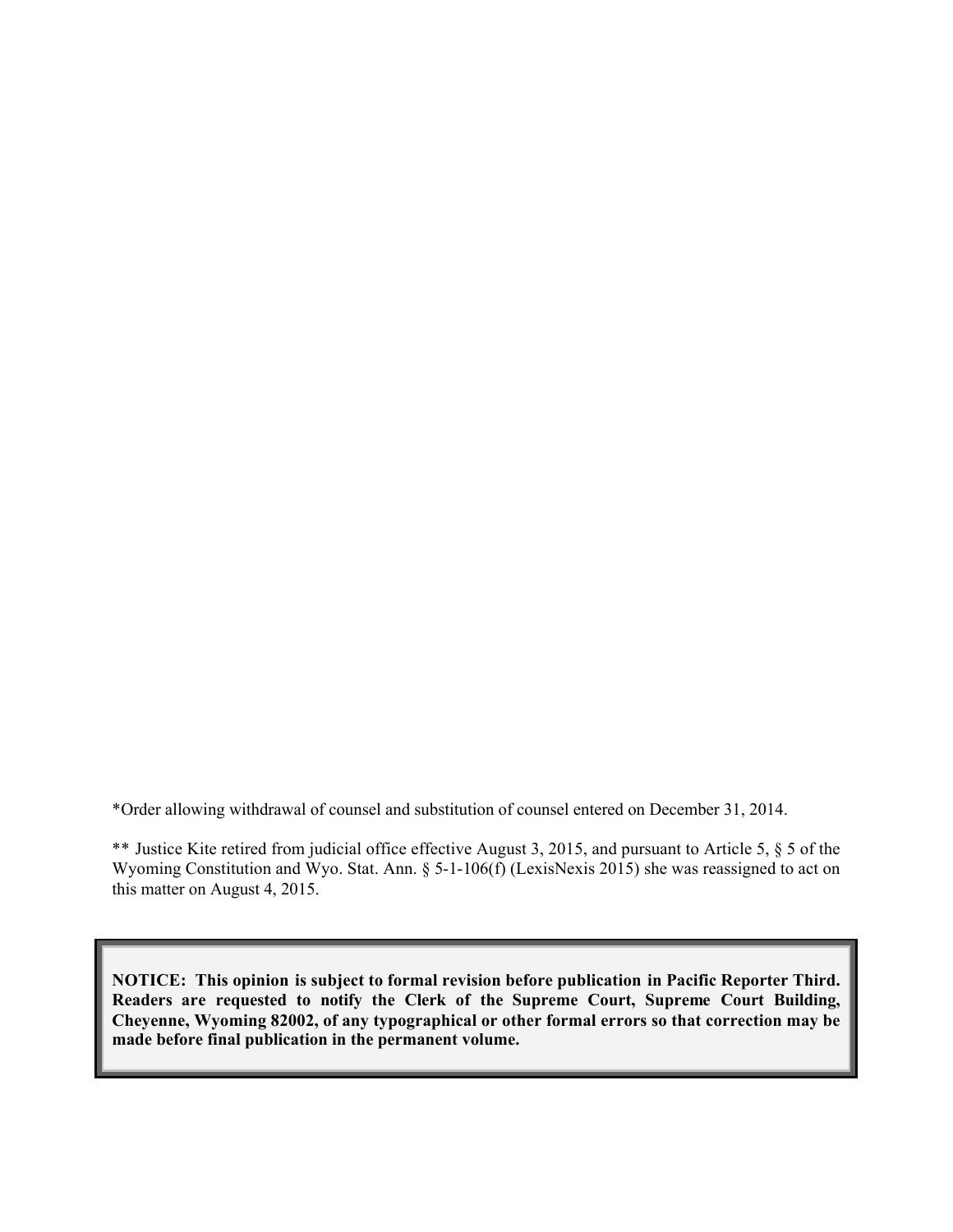# **HILL,** Justice.

[¶1] Five-year-old Taylor Lysager was attending a community basketball game at a former school building in Etna, Wyoming, when an unsecured lunchroom bench fell on him, causing a fatal head injury. Taylor Lysager's personal representative filed a wrongful death action against Lincoln County School District No. 2 (School District), the Town of Thayne, Wyoming, and the Lincoln County Board of County Commissioners (Lincoln County). The district court dismissed Lincoln County from the action without prejudice based on Lincoln County's affidavit of non-involvement. The court thereafter entered summary judgment for the School District after finding no genuine issues of material fact on the questions of breach of duty and proximate cause. Plaintiff appeals both orders.

[¶2] We conclude that the order dismissing the action against Lincoln County is not a final appealable order and dismiss Plaintiff's appeal from that order. As to the order granting the School District summary judgment, we find that while the material facts are largely undisputed, reasonable minds might differ on the conclusions to be drawn from those facts. This precludes summary judgment, and we therefore reverse.

### **ISSUES**

[¶3] The dispositive issues presented by this appeal are:

1. Did the district court err in granting the School District's motion for summary judgment?

2. Is the district court's order granting Lincoln County's motion to dismiss without prejudice a final appealable order?

# **FACTS**

# **A. Ownership of the Metcalf School Building**

[¶4] In 2008, the School District completed construction of a new school in Etna, Wyoming. With the completion of this new school, the School District stopped using the Metcalf School in Etna, leaving that building vacant. The School District listed the Metcalf School building for sale and upon doing so was approached by area residents who expressed a desire to convert the school into a community center. Those residents formed a group, referred to herein as the "Community Group," that went by various names, including Etna Community Center Group, North Lincoln Community Center Group, and the Star Valley Community Center. After the Community Group presented its ideas for the Metcalf School building to the School District, the District decided to give the Community Group an opportunity to find a way to acquire the building.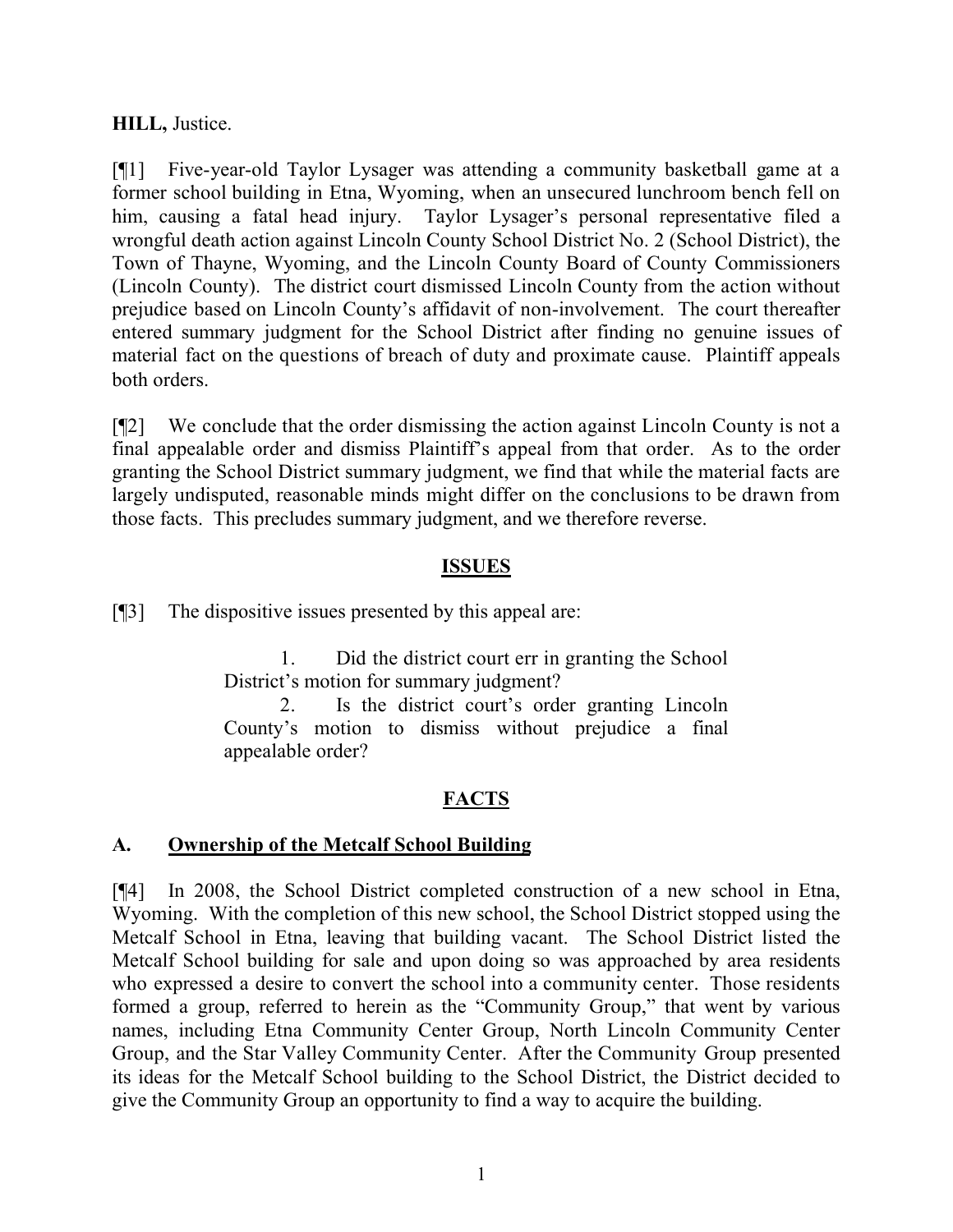[¶5] In April 2009, the Community Group approached the Lincoln County Board of County Commissioners with a proposal to have Lincoln County support the Community Group in an application for a Wyoming community facilities grant for the Metcalf School building. Lincoln County agreed to pay for a feasibility study and sponsor the Community Group's facilities grant and loan application. To that end, the Lincoln County Board of County Commissioners held a public meeting on August 11, 2009 and voted to approve the grant application, agreeing to the condition that if the grant were awarded, Lincoln County would assume ownership of the Metcalf School building. Because the grant application required documentation verifying that ownership of the Metcalf School building would transfer to Lincoln County, the School District executed a Purchase Agreement, which bore an August 2009 date and was signed by the chairman of the School District's Board of Trustees. That Purchase Agreement was submitted with the August 2009 grant application but was not yet approved by Lincoln County or signed by a representative of Lincoln County.

[¶6] On January 28, 2009, the State Loan and Investments Board approved the community facilities grant for the Metcalf School building. On March 3, 2010, Lincoln County and the School District, each acting through its respective board, agreed to terms of a purchase agreement for the sale of the building to Lincoln County. On April 2, 2010, a quitclaim deed dated March 31, 2010, was recorded with the Lincoln County Clerk transferring ownership of the Metcalf School building from the School District to Lincoln County.

# **B. Use of the Metcalf School Building and Taylor Lysager's Accident**

[¶7] At the end of July 2009, while Lincoln County was still considering the community facilities grant application, the School District changed the locks on the Metcalf School building and gave the Community Group keys to the building. Shortly thereafter, before the grant was approved and ownership of the Metcalf School building had been transferred to Lincoln County, numerous groups, working through the Community Group, began using the building for their activities. One group that frequently used the building was the Town of Thayne's Recreation Program, which used the facility for activities such as volleyball and basketball. These activities took place in a part of the building that served the dual purpose of providing both a lunchroom and gymnasium. To accommodate both uses, the area was equipped with heavy tables and benches that folded into the wall and, for safety purposes, were then latched into place and locked with a key. The gymnasium also incorporated an elevated stage with storage rooms on each side of the stage.

[¶8] On February 9, 2010, the Town of Thayne held one of its basketball games in the Metcalf School building. Taylor Lysager, who was five years old on that date, attended the game with his grandparents, and during the game was playing with other children on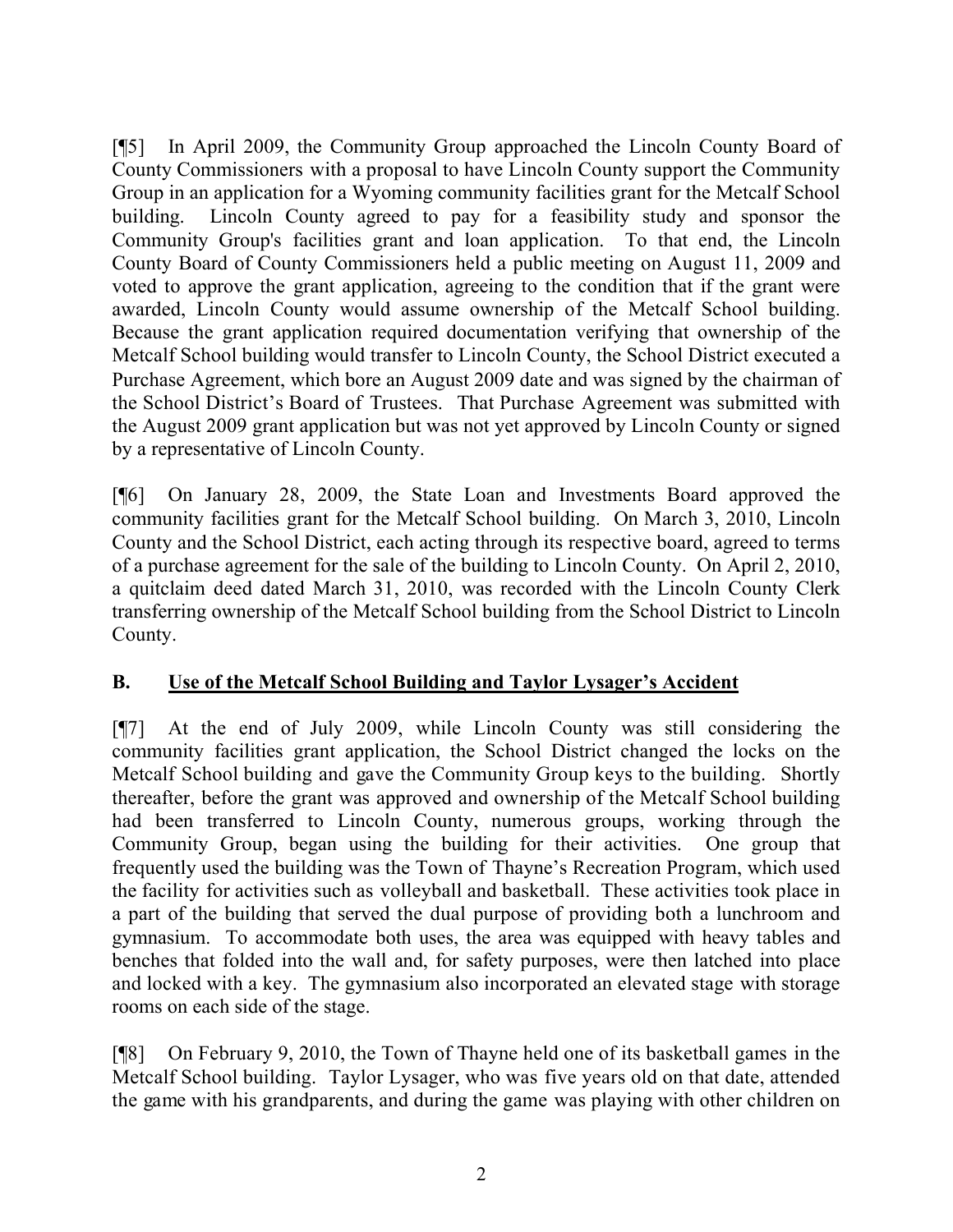the stage. It is unknown who did it or when it was done, but a lunchroom bench had been removed from the gymnasium wall and placed in one of the storage rooms adjacent to the stage, propped against the wall. While playing, Taylor slid into that storage room and into the lunchroom bench propped against the wall. The bench tipped over and fell on top of Taylor, and he suffered a basal skull fracture, which the coroner reported likely caused death instantly.

# **C. Wrongful Death Action**

[¶9] On April 12, 2011, Taylor Lysager's personal representative filed a wrongful death action against the School District, the Town of Thayne, and Lincoln County. On June 15, 2011, Lincoln County filed an affidavit of noninvolvement in lieu of an answer. On October 25, 2011, the district court entered an order dismissing Lincoln County from the action based on the affidavit of noninvolvement. The court specified that the dismissal was without prejudice and commented:

> The statute of limitation issue is of particular concern and the Court specifically finds the plaintiff has done what they can at this time but if there is a factual basis discovered at a later time in the proceedings so Lincoln County can be "reinstated" in this action and plaintiff shall not be denied their day in Court because of a limitation claim. It is specifically found the claim and action against Lincoln County was timely filed. At this time, the Court finds there are not enough facts to show that Lincoln County is responsible but if facts come forward or are discovered that show that Lincoln County is responsible, either directly or indirectly, Lincoln County shall be reinstated as a Defendant[.]

[¶10] The action against the Town of Thayne and the School District continued, and on April 19, 2013, the School District filed a motion for summary judgment. It argued that because the School District had turned over possession and maintenance of the Metcalf School building to the Community Group, the District owed no duty to Taylor Lysager and was thus entitled to judgment as a matter of law. On December 11, 2013, the district court issued a decision letter denying the School District's motion for summary judgment. The court explained:

> Viewing these basic facts in a light most favorable to the Plaintiff, the School District, as the owner, is in the same position as a landlord is to its tenants and their invitees. As such, it owed all persons entering the building as invitees the duty of reasonable and ordinary care under the circumstances.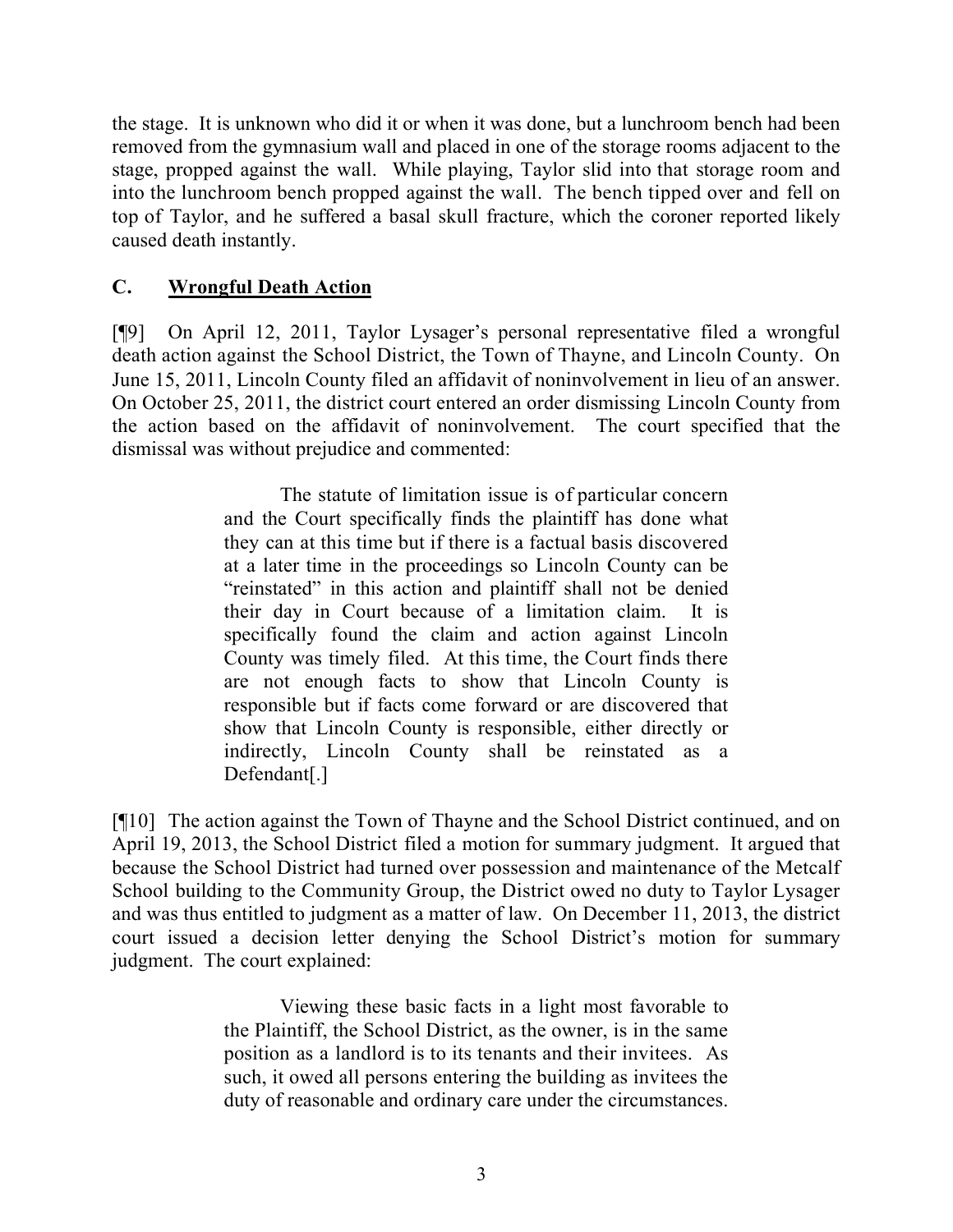*Merrill v. Jansma*, 2004 WY 26, ¶ 39, 86 P.3d 270, 287 (Wyo. 2004). Although the issue of what is the duty of a person is a question of law, whether that duty of reasonable care has been breached is a question of fact for the jury to resolve. Because the Defendant had a duty of reasonable and ordinary care, the motion of the Defendant on the basis that no duty was owed to the Plaintiff is denied.

[¶11] Although the district court denied the School District's motion on the question of duty, the court also expressed concerns that the facts may not establish a breach of that duty or that the District's actions were a proximate cause of the accident. Because those questions were not addressed in the School District's first summary judgment motion, the court allowed the School District twenty days to file a supplemental or second summary judgment motion.

[¶12] On December 31, 2013, the School District filed a renewed summary judgment motion, this time arguing that the School District did not breach its duty of care and that its actions were not the proximate cause of Plaintiff's injuries. On June 23, 2014, the district court held a hearing on the School District's renewed motion of summary judgment and ruled during that hearing:

> But it boils down to this, is that we've got someone who left that leaning against the wall. I have no evidence. You know, you can put it under a breach of duty or causation. That's essentially a foreseeable thing. I don't find sufficient evidence to show that the School District – that either one, the element of breach of duty or the element of causation, that that is sufficiently met to have it go to a jury.

\* \* \* \*

I guess [the] best way I can put it is somebody left that bench leaning up against the wall. It may have been in an out-of-the-way place but we don't know who did that and, essentially, that is the negligence.

[¶13] On September 22, 2014, the district court issued its order granting the School District's renewed motion for summary judgment. The order incorporated the transcript from the court's hearing on the motion and further provided:

> [T]here are no genuine issues of material fact and [the School District] is entitled to judgment as a matter of law because the actions and conduct [the School District] were not a direct, proximate cause of the accident that is the subject of the above captioned action or of the injuries alleged in this action.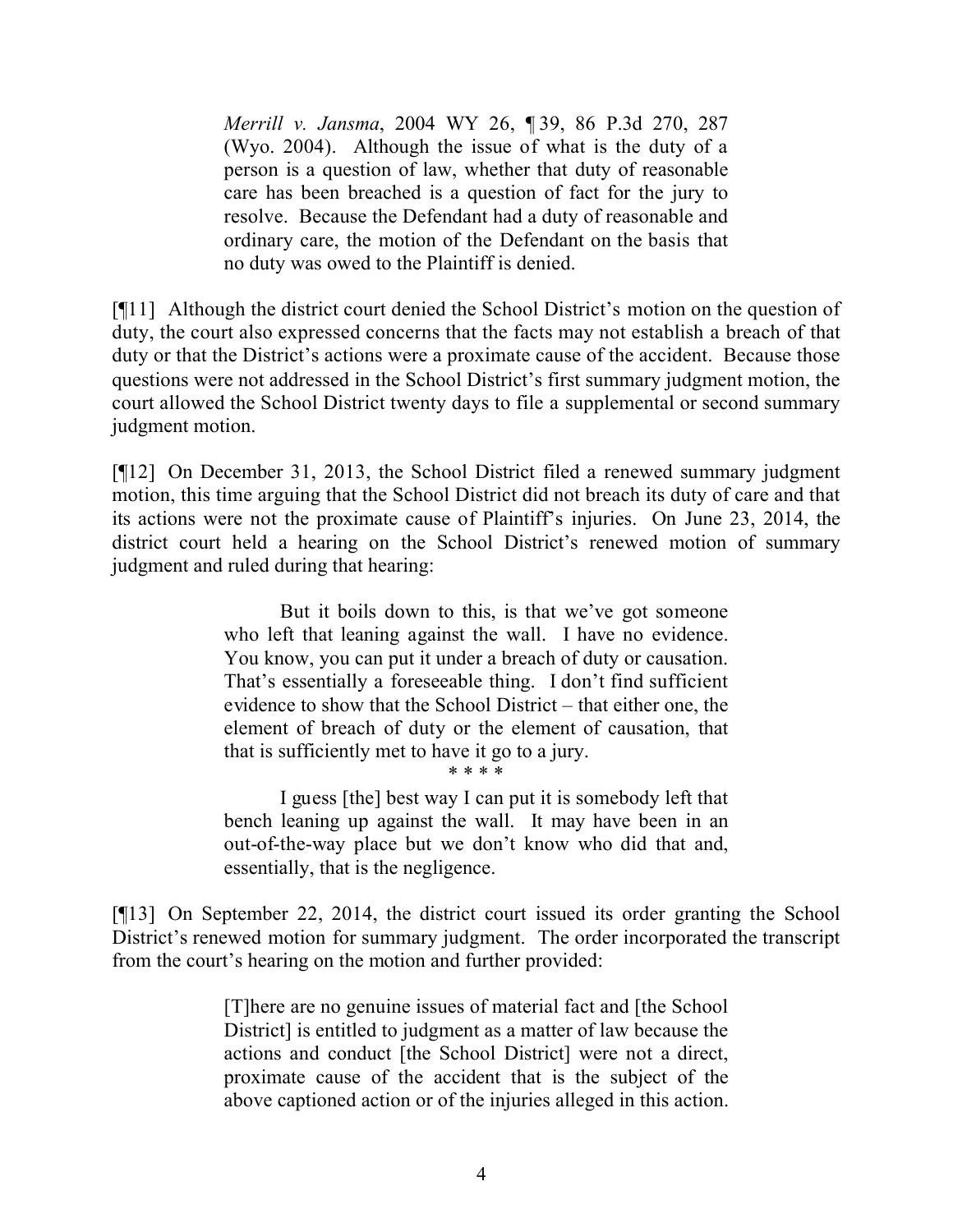In accordance with W.R.C.P. 54(b), the Court determines that there is no just reason for delay and thus directs entry of a final judgment as to the granting of summary judgment for Lincoln County School District No. 2 only.

[¶14] Plaintiff thereafter filed a notice of appeal, designating as the orders appealed both the order granting the School District's renewed motion for summary judgment and the order dismissing Lincoln County based on its affidavit of noninvolvement.

#### **STANDARD OF REVIEW**

[¶15] We apply the following standard of review to a district court's grant of summary judgment in a negligence case:

> We review a summary judgment in the same light as the district court, using the same materials and following the same standards. *Gayhart v. Goody*, 2004 WY 112, ¶ 11, 98 P.3d 164, 168 (Wyo.2004). Summary judgment is proper only when there are no genuine issues of material fact, and the prevailing party is entitled to judgment as a matter of law. *Id*. Summary judgments are not favored in negligent actions. *Cook v. Shoshone First Bank*, 2006 WY 13, ¶ 12, 126 P.3d 886, 889 (Wyo.2006). However, summary judgments have been upheld in negligence cases where the record did not establish a genuine issue of material fact. *Id*.

*Uinta County v. Pennington*, 2012 WY 129, ¶ 11, 286 P.3d 138, 141-42 (Wyo.2012).

The party requesting summary judgment bears the initial burden of establishing a prima facie case that no genuine issue of material fact exists and that summary judgment should be granted as a matter of law. W.R.C.P. 56(c); *Throckmartin v. Century 21 Top Realty*, 2010 WY 23, ¶ 12, 226 P.3d 793, 798 (Wyo.2010). Until the movant has made a prima facie showing that there are no genuine issues of material fact, the non-movant has no obligation to respond to the motion with materials beyond the pleadings. *Id*.

Once a prima facie showing is made, the burden shifts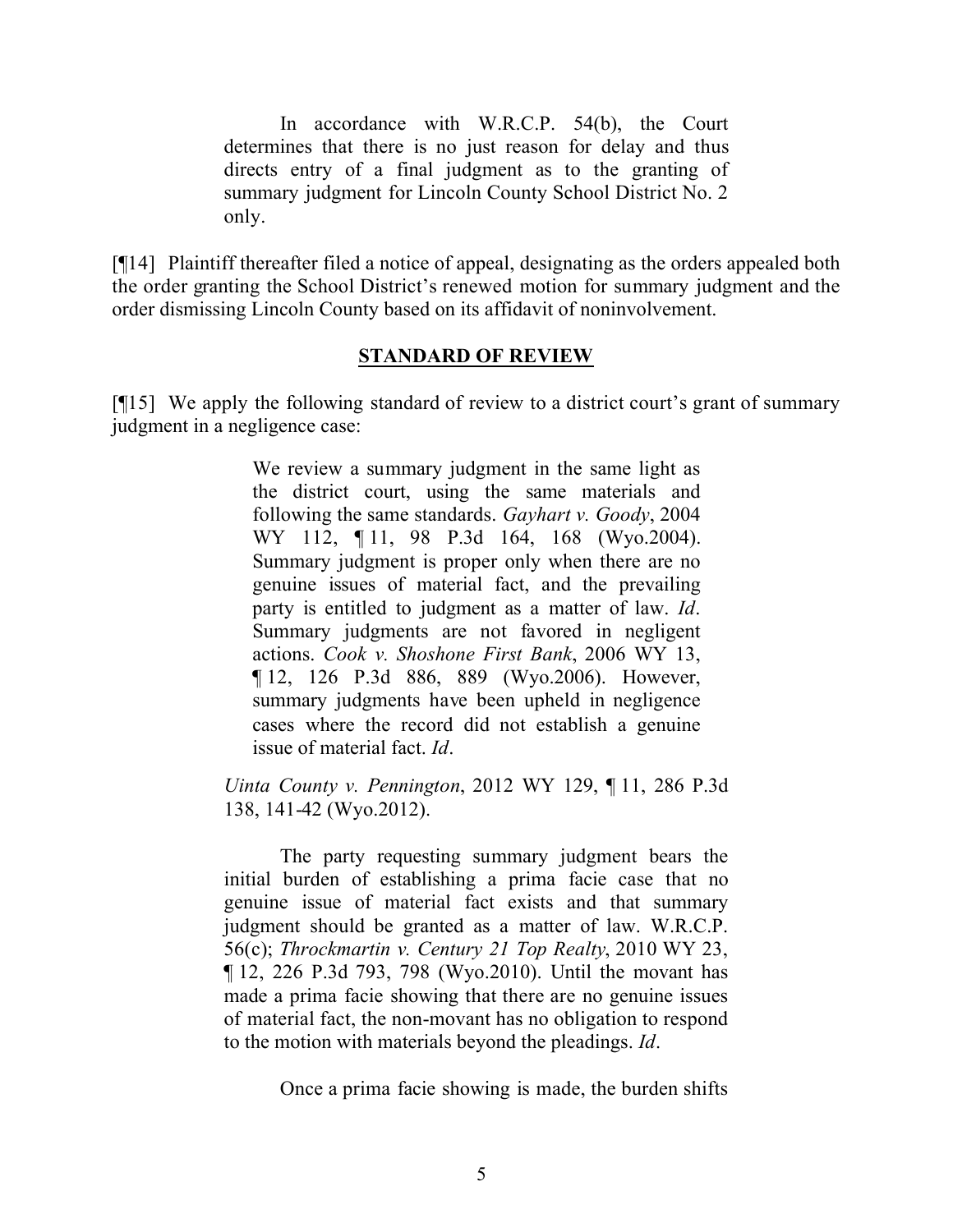to the party opposing the motion to present evidence showing that there are genuine issues of material fact. *Boehm v. Cody Cntry. Chamber of Commerce*, 748 P.2d 704, 710 (Wyo.1987) (citing *England v. Simmons*, 728 P.2d 1137, 1140–41 (Wyo.1986)). The party opposing the motion must present specific facts; relying on conclusory statements or mere opinion will not satisfy that burden, nor will relying solely upon allegations and pleadings. *Boehm*, 748 P.2d at 710. However, the facts presented are considered from the vantage point most favorable to the party opposing the motion, and that party is given the benefit of all favorable inferences that may fairly be drawn from the record. *Caballo Coal Co.*, ¶ 12, 246 P.3d at 871.

Summary judgments are not favored in negligence actions and are subject to exacting scrutiny. *Erpelding v. Lisek*, 2003 WY 80, ¶ 10, 71 P.3d 754, 757 (Wyo.2003). However, even in negligence actions, "where the record fails to establish an issue of material fact, [and when the movant is entitled to judgment as a matter of law], the entry of summary judgment is proper." *Allmaras v. Mudge*, 820 P.2d 533, 536 (Wyo.1991) (alteration in original) (citing *MacKrell v. Bell H2S Safety*, 795 P.2d 776, 779 (Wyo.1990)).

*Johnson v. Dale C.*, 2015 WY 42, ¶¶ 12-15, 345 P.3d 883, 886-87 (Wyo. 2015).

# **DISCUSSION**

#### **A. Order Granting Summary Judgment**

[¶16] To establish a claim for negligence, a plaintiff must show: (1) the defendant owed the plaintiff a duty of reasonable care; (2) the defendant breached that duty; and (3) the defendant's breach was the proximate cause of injury or loss to the plaintiff. *Halvorson v. Sweetwater County Sch. Dist. No. 1*, 2015 WY 18, ¶ 9, 342 P.3d 395, 398 (Wyo. 2015) (citing *Collings v. Lords*, 2009 WY 135, ¶ 6, 218 P.3d 654, 656 (Wyo. 2009)); *see also Johnson*, ¶ 16, 345 P.3d at 887. Here, the district court found that the School District owed Plaintiff a duty of reasonable care, but it concluded based on the undisputed facts and as a matter of law that the School District had not breached that duty and that the School District's conduct was not a proximate cause of Plaintiff's injuries. The district court's decision was based on its conclusion that if there were negligence in this case it was in the leaning of the lunchroom bench unsecured against a wall and its finding that the undisputed facts established that no one from the School District placed the bench and the School District had no knowledge that the bench had been so placed.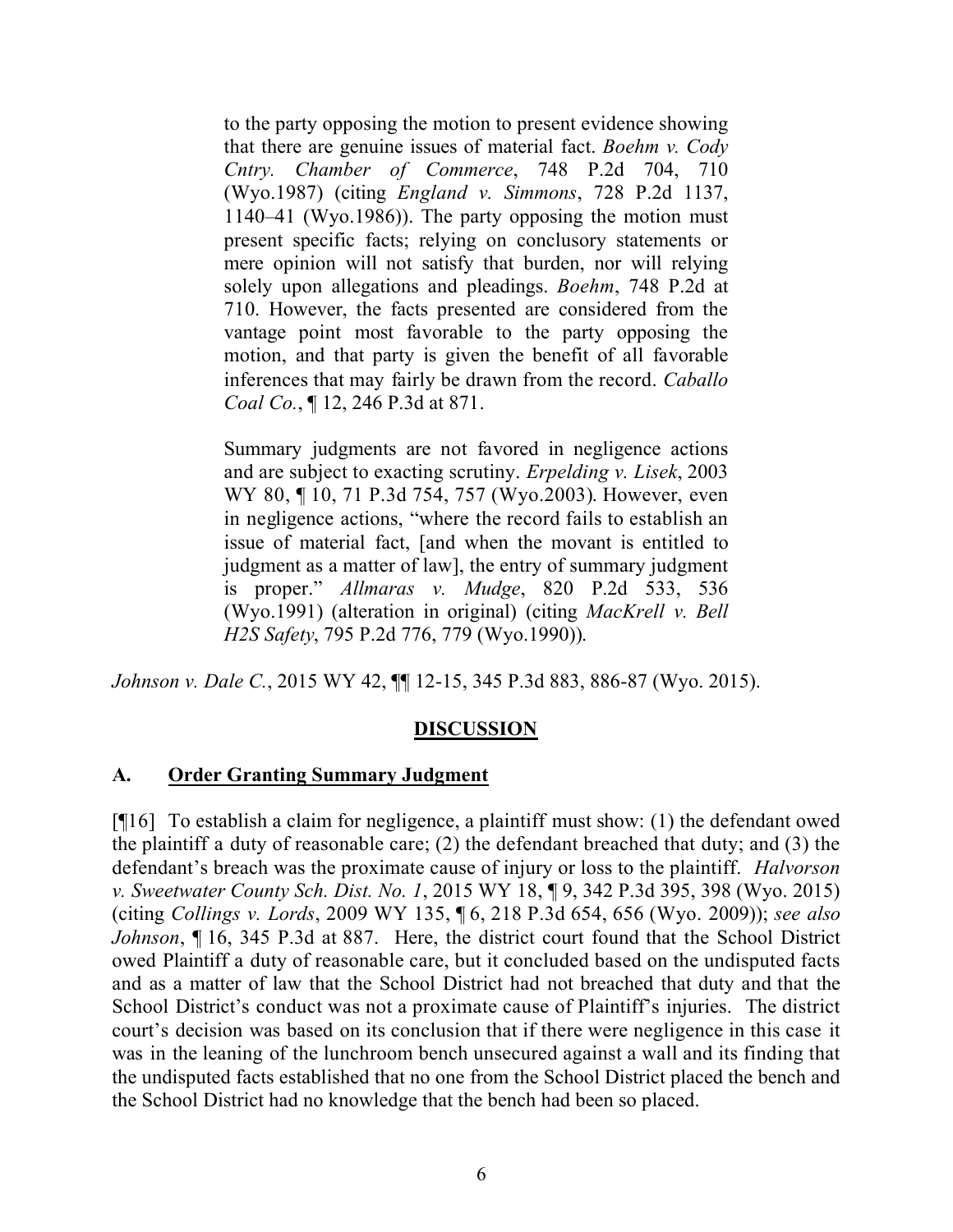[¶17] Plaintiff did not oppose the School District's summary judgment motion with evidence showing that a School District employee placed the lunchroom bench in the storage room or that it knew or should have known of the bench's placement. What Plaintiff argued below and what he argues on appeal is that regardless of who mishandled the bench, it remains a jury question whether the School District breached its duty of reasonable care by failing to warn the Community Group of the dangers of mishandling the lunchroom benches and tables and by failing to restrict access to the keys used to unlock the benches and tables. Plaintiff further argues that whether that failure to warn and restrict access was a proximate cause of the accident and Plaintiff's damages is also a jury question. We agree.

[¶18] As we noted in our standard of review above, summary judgments are not favored in negligence actions. We have explained:

> We are reminded of what was stated in *Loney v. Laramie Auto Co.*, 36 Wyo. 339, 354, 255 P. 350, 354, 53 A.L.R. 73, that: "The issue of negligence or contributory negligence is ordinarily one to be determined by the jury. 20 R.C.L. 109, 166. That is true, even in a case where the testimony, as in the case at bar, is undisputed, if *different minds* may fairly arrive at different conclusions, and where the inferences from the facts are not so certain that all reasonable men, in the exercise of fair and impartial judgment, must agree upon them." And in 65 C.J.S., Negligence, § 252, p. 1129, it is stated that: "The question whether the conduct of defendant measured up to the standard of 'ordinary care,' 'reasonable prudence,' 'due diligence,' 'reasonable care,' or the like is usually to be determined by the jury under proper instructions." In *Phillips v. Denver City Tramway Co.*, 53 Colo. 458, 128 P. 460, 462, Ann.Cas.1914B, 29, the court in stating the rule as to the determination of negligence said: "It is only in the clearest of cases, when the facts are undisputed and it is plain that all intelligent men can draw but one inference from them, that the question is ever one of law for the court." [Emphasis added.]

*Jackson Hole Mt. Resort Corp. v. Rohrman*, 2006 WY 156, ¶ 8, 150 P.3d 167, 170 (Wyo. 2006) (quoting *Templar v. Tongate*, 71 Wyo. 148, 255 P.2d 223, 230 (Wyo. 1953)) (footnote omitted).

[¶19] For the reasons we discuss hereinafter, we conclude that reasonable minds could differ both on the question whether the School District breached its duty of reasonable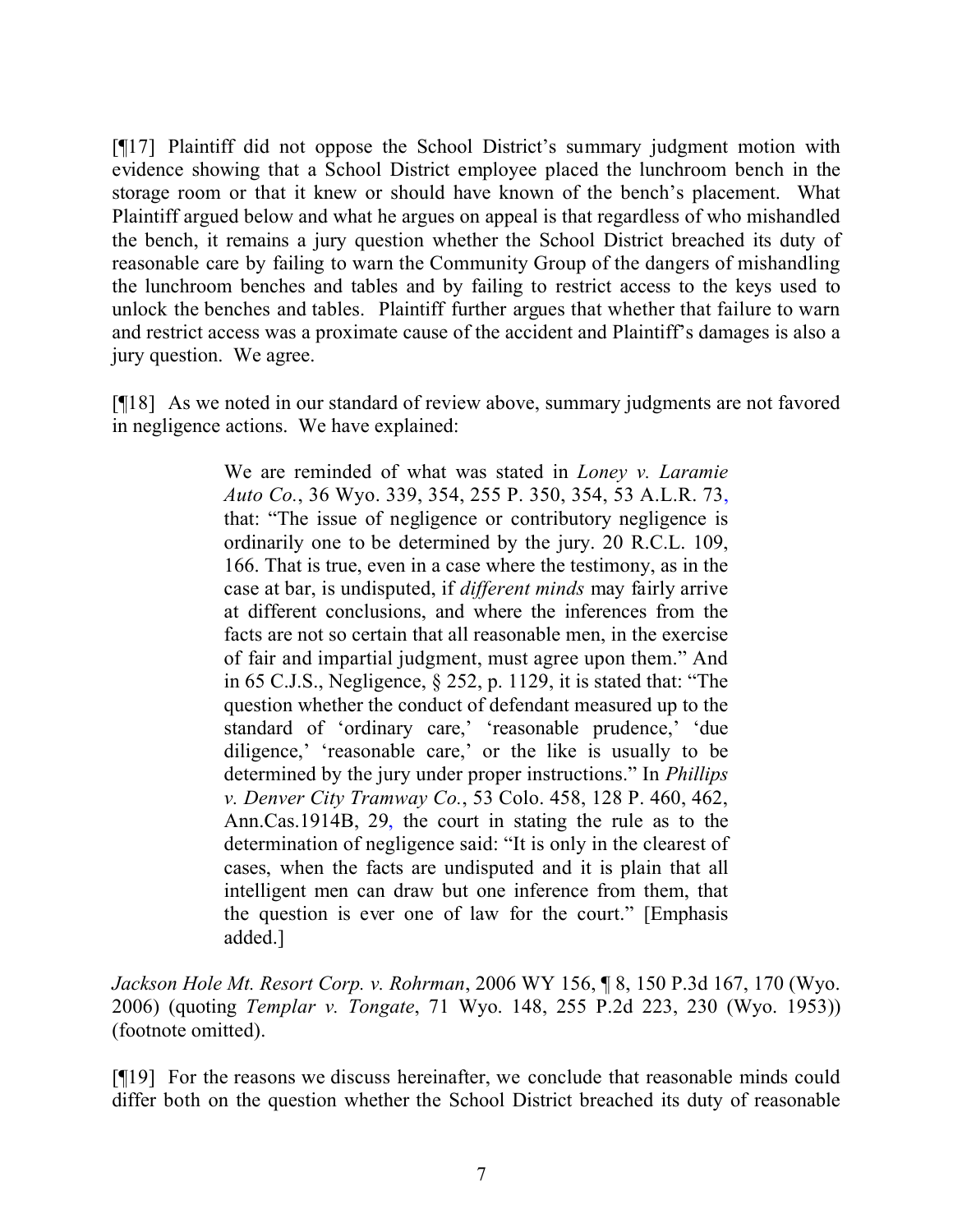care and on the question whether its conduct was a proximate cause of the accident. We thus agree with Plaintiff that these are questions that are properly submitted to the jury rather than resolved on summary judgment.

# **1. Breach of Duty**

[¶20] With regard to a property owner's duty of care, this Court has held that "a premises owner must use ordinary care to keep the premises in a safe condition and is charged with an affirmative duty to protect visitors against dangers known to him and dangers discoverable with the exercise of reasonable care." *Hendricks v. Hurley*, 2008 WY 57, ¶ 12, 184 P.3d 680, 683 (Wyo. 2008) (citing *Rhoades v. K–Mart Corp.*, 863 P.2d 626, (Wyo. 1993)). Ordinary care means "that care which an ordinarily careful person would exercise under all the circumstances of the case." *Wyrulec Co. v. Schutt*, 866 P.2d 756, 762 (Wyo. 1993) (quoting *Pan Am. Petroleum Corp. v. Like*, 381 P.2d 70, 72–74 (Wyo. 1963)). We have further explained:

> A landowner in Wyoming owes a general duty to "act as a reasonable man in maintaining his property in a reasonably safe condition in view of all the circumstances, including the likelihood of injury to another, the seriousness of the injury, and the burden of avoiding the risk."

*Berry v. Tessman*, 2007 WY 175, ¶ 9, 170 P.3d 1243, 1245 (Wyo. 2007) (quoting *Clarke v. Beckwith*, 858 P.2d 293, 296 (Wyo. 1993)).

[¶21] With the exception of the identity of the individual who placed the bench in the storage room, the material facts in this matter are not in dispute. We emphasize again, however, that even where the material facts are largely undisputed, the question of whether a defendant breached its duty is generally one left to the finder of fact. We have explained:

> The question of breach is often considered to be one of fact. *See generally Johnson v. Reiger*, 2004 WY 83, ¶ 23, 93 P.3d 992, 999 (Wyo.2004); *Lee v. LPP Mortg. Ltd.*, 2003 WY 92, ¶ 20, 74 P.3d 152, 160 (Wyo.2003); and *Jones v. Chevron U.S.A.*, 718 P.2d 890, 897 (Wyo.1986). This is particularly true when "there appears to be no great disagreement about the evidentiary facts, but the evidence is subject to conflicting interpretations or reasonable minds might differ as to its significance...." *Roussalis v. Wyoming Med. Ctr., Inc.*, 4 P.3d 209, 229 (Wyo.2000). *See also Bettencourt v. Pride Well Serv.*, 735 P.2d 722, 726 (Wyo.1987) (issue should be submitted to the fact finder if reasonable minds could reach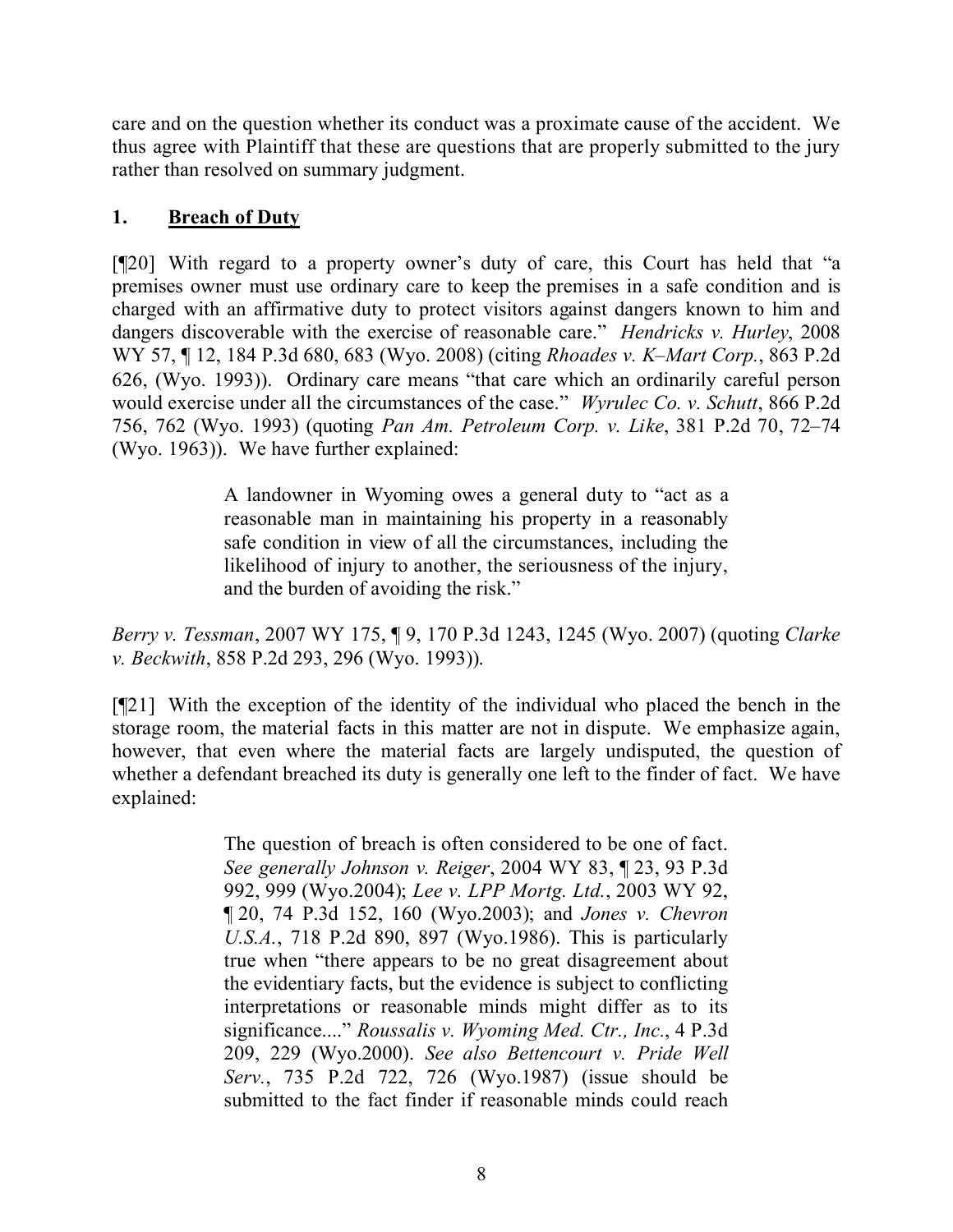different conclusions and inferences from facts, even when facts bearing upon negligence are undisputed).

*Foote v. Simek*, 2006 WY 96, ¶ 16, 139 P.3d 455, 461-62 (Wyo. 2006).

[¶22] It is undisputed that on the date of Taylor Lysager's accident, the School District owned the Metcalf School building and had turned the building over to the Community Group for its use. In opposition to the School District's summary judgment motion, Plaintiff submitted evidence that: there was no written agreement governing the Community Group's use of the building; no instructions or directives were given to the Community Group; the School District did not conduct a walk-through with the Community Group to identify potential safety issues or hazards; and no steps were taken to restrict access to the keys to the lunchroom benches and tables. The question then is whether the School District used ordinary care under the circumstances when it turned over possession of the building to the Community Group without taking steps to restrict access to the keys that unlocked the lunchroom benches and tables and without warning the Community Group of the dangers of mishandling those benches and tables.

[¶23] On this question, Plaintiff submitted the deposition testimony of: Steve Rich, the School District's facilities manager; Alan Linford, a former principal at Star Valley Middle School and former school board chairman; and Justin Pierantoni, the principal of the former Metcalf School. Steve Rich testified that the tables and benches were too heavy for him to lift on his own and that if precautions were not taken to secure them, they could cause injury. He further testified:

> Q. If you had known that that table was on the stage and a basketball game was going on, what would have been your impression or opinion about that situation?

[Defense Counsel]: Object to the form of the question. If you have an opinion.

Q. (By [Plaintiff's counsel]) Leaned up the way you understand it to have been?

A. Leaned up the way it was, it  $-$  it was dangerous.

Alan Linford testified:

Q. Are you familiar with the benches in that Metcalf School like the one that killed Taylor Lysager?

A. Yes.

Q. Do you believe that those benches are dangerous if they're just leaned up against the wall and not secured in some fashion?

A. Yes.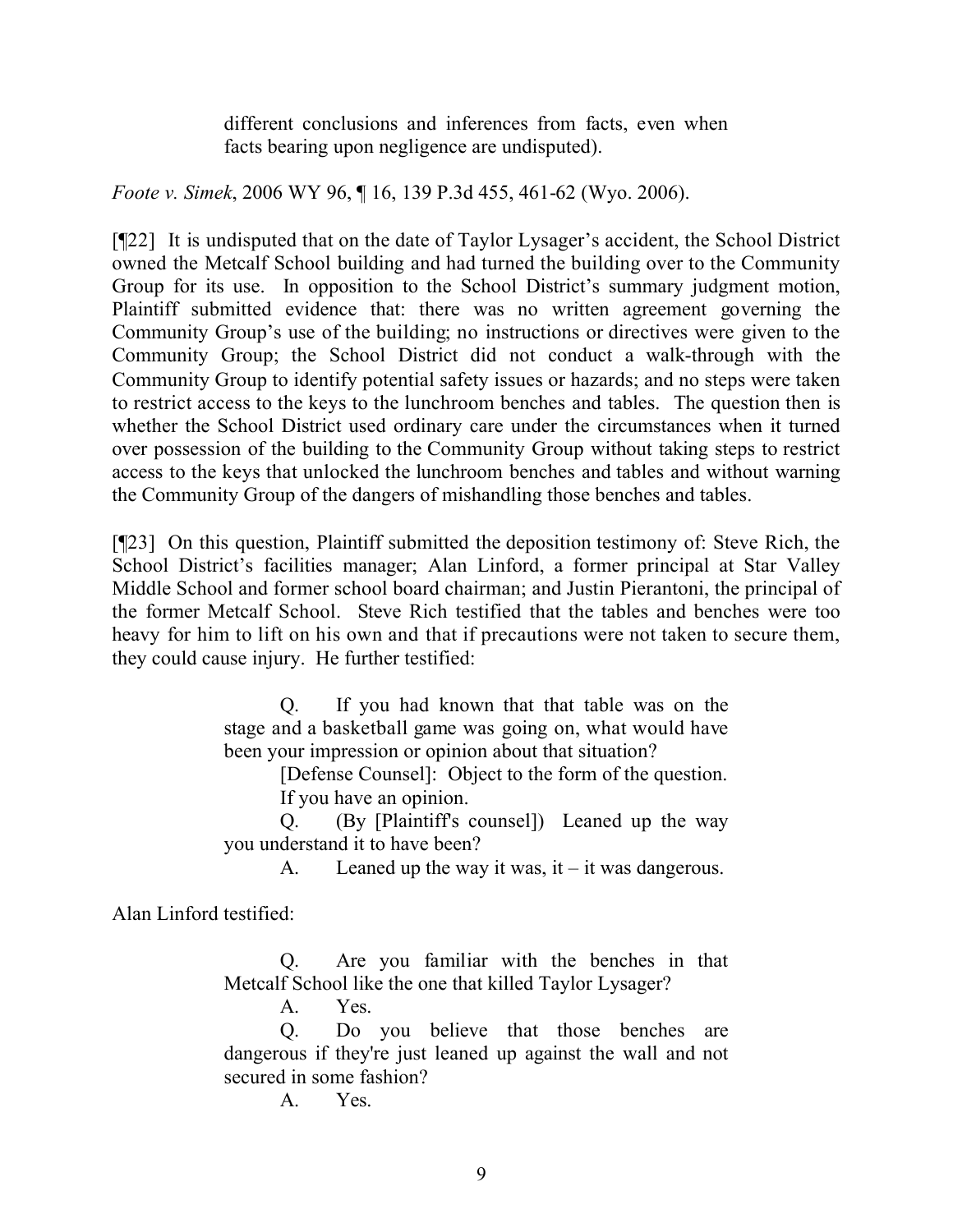Q. And why is that?

A. They're supposed to be in a frame with a lock that you slide into the wall and lock them, and if it's just leaning against the side of the wall, it would be – it would be dangerous.

[¶24] Justin Pierantoni testified that the bench was dangerous leaned up against the wall and if children were going to be in the area, the bench should have been either locked back into place on the wall or placed on its side. He further testified:

> Q. \* \* \* And just for clarity and for the record, why would you think that's dangerous for it to be upright against the wall? A.  $I - I$  would – my fear would be is that it would scissor out if it got – because it's on wheels.

[¶25] Based on this evidence, we conclude that reasonable minds might differ on the question of whether the School District knew or should have known that the lunchroom tables and benches were dangerous if not handled and stored properly. Reasonable minds might also differ on the question of whether ordinary care under these circumstances required that the School District take precautions when turning over possession of the building to the Community Group, such as restricting access to the keys to the lunchroom benches and tables or warning of the dangers of mishandling or improper storage of the benches and tables. In other words, reasonable minds could differ on the question of whether the School District breached its duty of care, and the question is one properly submitted to the jury.

# **2. Proximate Cause**

[¶26] We turn next to the district court's conclusion that based on the undisputed evidence, the School District's conduct was not, as a matter of law, the proximate cause of the accident and Plaintiff's damages. In particular, the court found, as a matter of law, that the placement of the bench in the storage room by an unknown individual or individuals was an intervening cause:

> It appears to me that whatever we have here, that the [sic] whoever did it is an intervening force, who left that up, and we don't know who it is. So I find that even if the School District was a cause, it was not  $-$  it was overwhelmed by whoever left it up there.

[¶27] We have distinguished proximate cause, remote cause, and intervening cause as follows: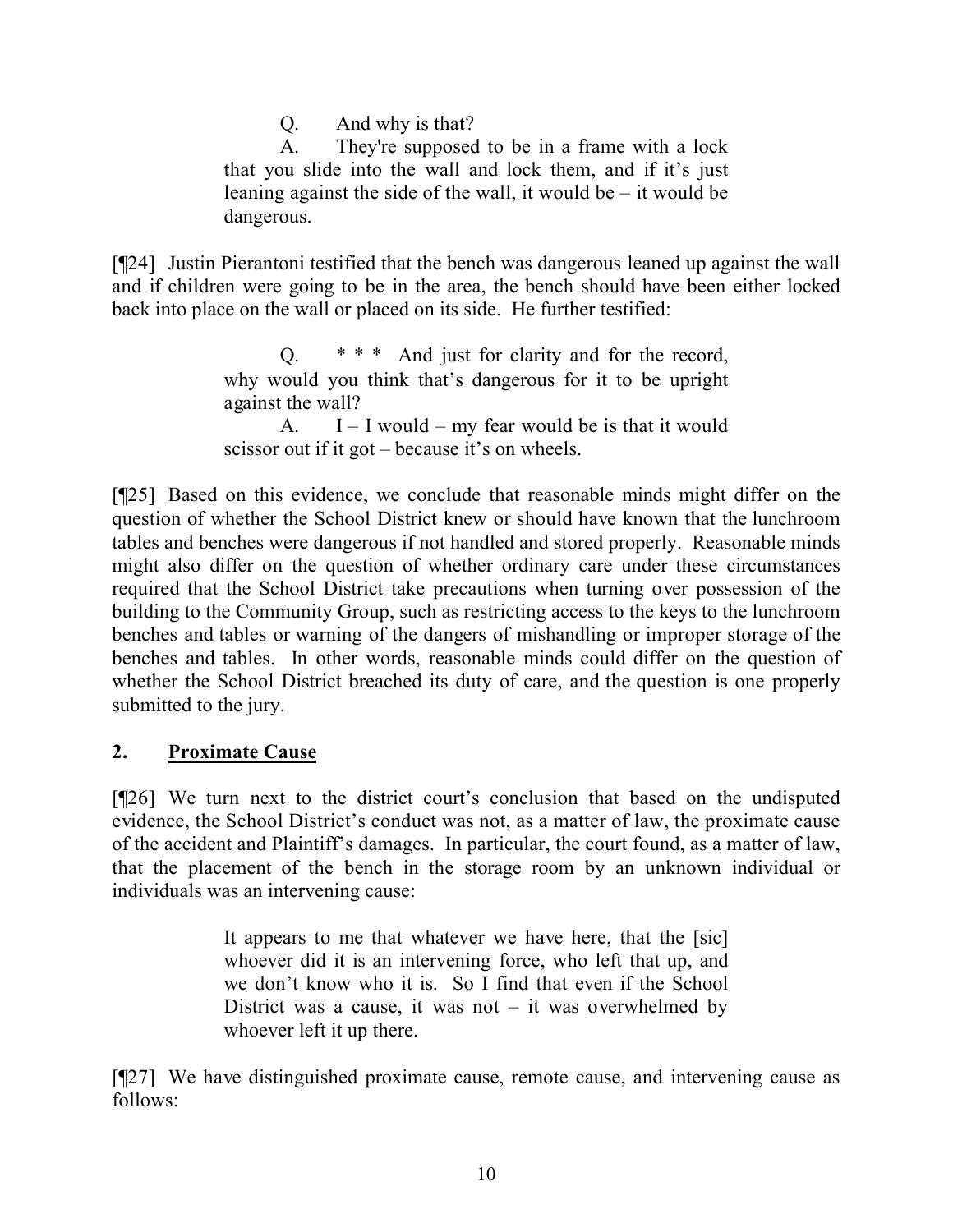In order for proximate cause to exist, "the accident or injury must be the natural and probable consequence of the act of negligence." *Foote v. Simek*, 2006 WY 96, ¶ 22, 139 P.3d 455, 463 (Wyo.2006). In fact, "[t]he ultimate test of proximate cause is foreseeability of injury. In order to qualify as a legal cause, the conduct must be a substantial factor in bringing about the plaintiff's injuries." *Foote*, ¶ 22, 139 P.3d at 464. In our consideration of cases involving proximate cause, we have discussed not only what constitutes proximate cause, but also what does not:

In *Lemos v. Madden*, 28 Wyo. 1, 200 P. 791, 793 (1921), this court first defined proximate cause as "[t]hat which, in a natural and continuous sequence, unbroken by any efficient intervening cause, produces the injury, and without which the result would not have occurred." This same definition has been relied upon in recent years. *Robertson v. TWP, Inc.*, 656 P.2d 547 (Wyo.1983); *Kopriva v. Union Pacific R. Co.*, 592 P.2d 711 (Wyo.1979). In *Lemos v. Madden*, *supra*, 200 P. at 794, the court also rejected a "but for" rule of causation, stating:

*" \* \* \* But if the original wrong furnished only the condition or occasion, then it is the remote and not the proximate cause, notwithstanding the fact that there would have been no loss or injury but for such condition or occasion. \* \* \* "*

In later cases our court has identified legal causation as that conduct which is a substantial factor in bringing about the injuries identified in the complaint. *McClellan v. Tottenhoff*, Wyo. 666 P.2d 408 (Wyo.1983); *Chrysler Corporation v. Todorovich*, 580 P.2d 1123 (Wyo.1978); *Phelps v. Woodward Construction Co.*, 66 Wyo. 33, 33, 204 P.2d 179 (Wyo.1949). The obvious rationalization of that approach with the two propositions found in *Lemos v. Madden*, *supra*, is that if the conduct is "that cause which in natural and continuous sequence, unbroken by a sufficient intervening cause produces the injury, without which the result would not have occurred," it must be identified as a substantial factor in bringing about the harm. If, however, it created only a condition or occasion for the harm to occur then it would be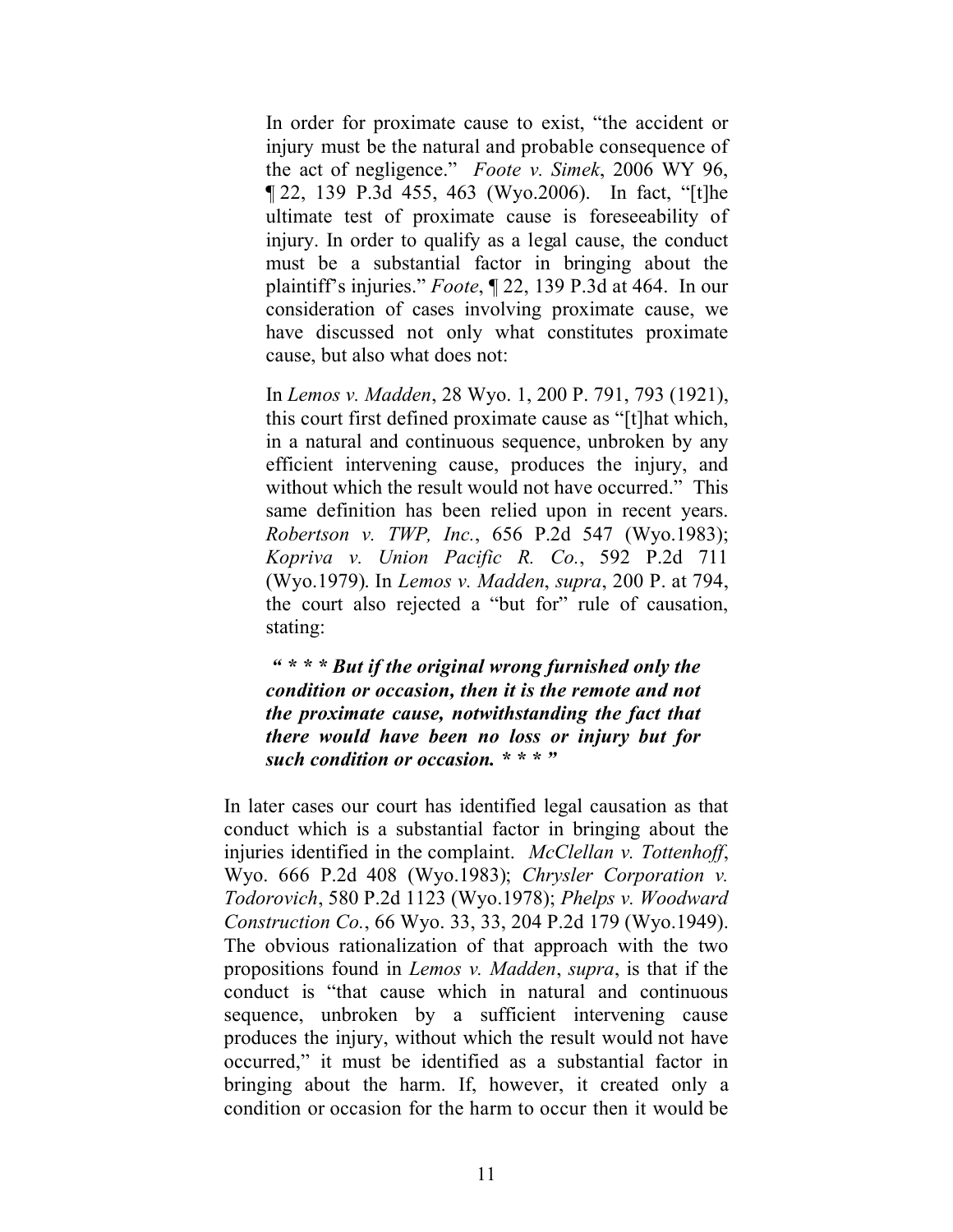regarded as a remote, not a proximate, cause, and would not be a substantial factor in bringing about the harm. An alternative method for explaining these concepts is found in the discussions of intervening cause in our cases. *McClellan v. Tottenhoff*, *supra*; *Kopriva v. Union Pacific R. Co.*, *supra*; *Gilliland v. Rhoads*, 539 P.2d 1221 (Wyo.1975); *Fagan v. Summers*, 498 P.2d 1227 (Wyo.1972); and *Tyler v. Jensen*, 75 Wyo. 249, 295 P.2d 742 (Wyo.1956). *An intervening cause is one that comes into being after a defendant's negligent act has occurred, and if it is not a foreseeable event it will insulate the defendant from liability. It is reasonably foreseeable if it is a probable consequence of the defendant's wrongful act or is a normal response to the stimulus of the situation created thereby. Killian v. Caza Drilling, Inc.*, 2006 WY 42, ¶ 20, 131 P.3d 975, 985 (Wyo.2006).

*Lucero v. Holbrook*, 2012 WY 152, ¶ 17, 288 P.3d 1228, 1234-35 (Wyo. 2012) (quoting *Collings v. Lords*, 2009 WY 135, ¶ 6, 218 P.3d 654, 656–57 (Wyo. 2009)) (emphasis in original).

[¶28] In *Buckley v. Bell*, 703 P.2d 1089, 1093 (Wyo. 1985), this Court elaborated on the factors to be considered in determining whether an intervening cause will insulate a defendant from liability by citing to the Restatement (Second) of Torts.

> Section 442 then lists those considerations important in determining whether an intervening force is a superseding cause. The text language is:

"§ 442. Considerations Important in Determining Whether an Intervening Force is a Superseding Cause

"The following considerations are of importance in determining whether an intervening force is a superseding cause of harm to another:

"(a) The fact that its intervention brings about harm different in kind from that which would otherwise have resulted from the actor's negligence;

(b) the fact that its operation or the consequences thereof appear after the event to be extraordinary rather than normal in view of the circumstances existing at the time of its operation;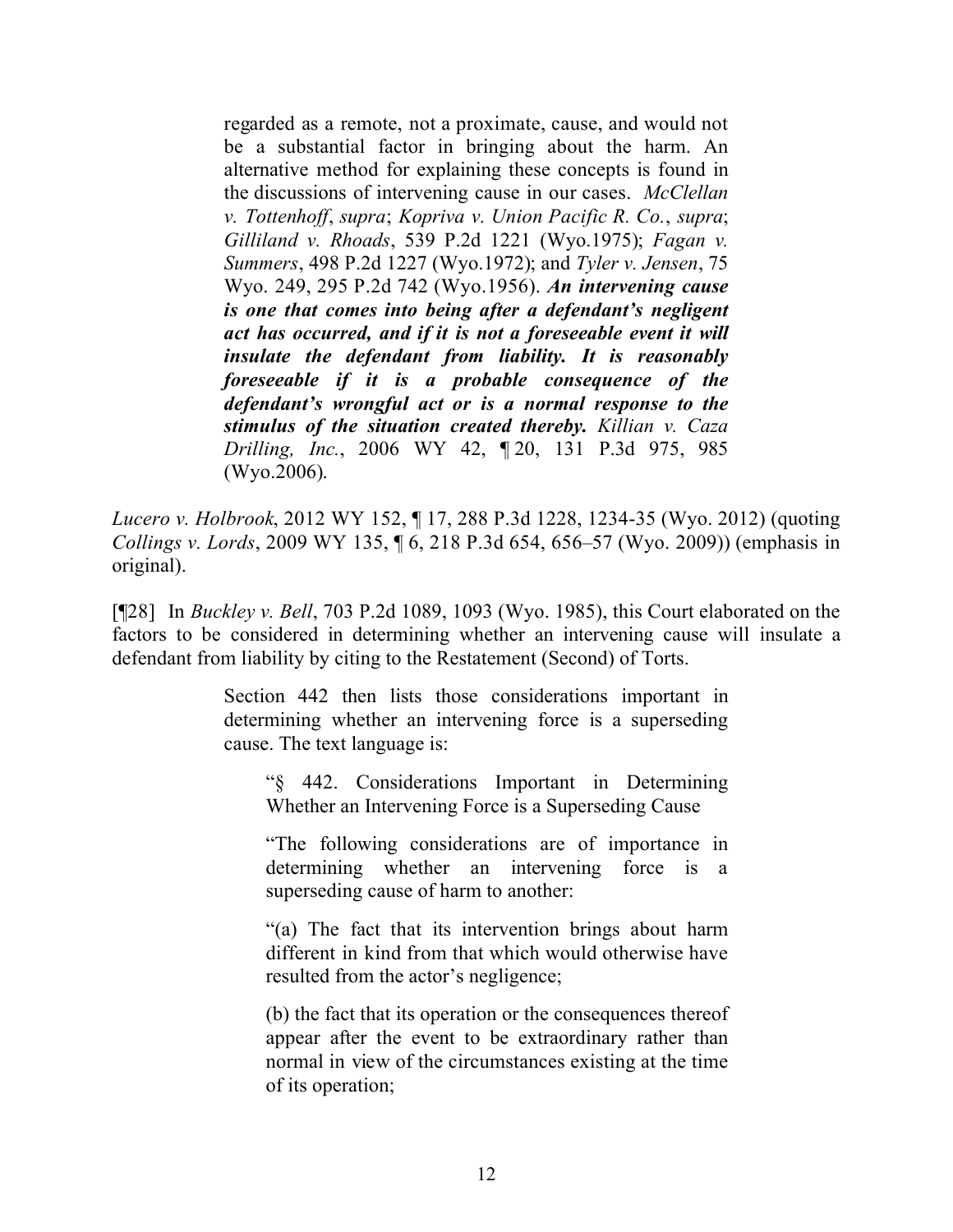"(c) the fact that the intervening force is operating independently of any situation created by the actor's negligence, or, on the other hand, is or is not a normal result of such a situation;

"(d) the fact that the operation of the intervening force is due to a third person's act or to his failure to act;

"(e) the fact that the intervening force is due to an act of a third person which is wrongful toward the other and as such subjects the third person to liability to him;

"(f) the degree of culpability of a wrongful act of a third person which sets the intervening force in motion."

*Buckley*, 703 P.2d at 1093.

[¶29] As with the question of breach of duty, the question of proximate cause is one "reserved for the trier of fact's determination unless the evidence is such that reasonable minds could not disagree." *Glenn v. Union Pacific R.R. Co.*, 2008 WY 16, ¶ 15, 176 P.3d 640, 644 (Wyo. 2008) (quoting *Duncan v. Town of Jackson*, 903 P.2d 548, 553 (Wyo. 1995)). The question in this case is whether the mishandling or improper storage of the lunchroom bench was a natural or probable consequence, or a foreseeable consequence, of the School District's failure to instruct or warn the Community Group on the proper handling and storage of the tables and benches or its failure to restrict access to the keys to the tables and benches. In other words, if the gravity of the danger had been addressed with the Community Group, might that have changed the manner in which the tables and benches were handled and who was permitted access to the tables and benches?

[¶30] Considering these factors, we believe reasonable minds could differ in answering the questions of proximate and intervening cause. Certainly, reasonable minds might differ on the question of whether the placement of the bench in the storage room was an extraordinary act. Reasonable minds might also differ on the question of whether the placement of that bench was an intervening force that acted independently from any conduct on the part of the School District. For example, the record contains evidence that before the accident involving Taylor Lysager, another child was injured when a table or bench fell from the wall and struck the child. Reasonable minds might differ on whether that suggests that the Community Group already had notice of the need to properly secure the tables and benches and that any additional warning by the School District would have been of little or no consequence.

[¶31] Our intent here is not to outline each conceivable question related to proximate cause on which reasonable minds might differ but instead to illustrate that the question is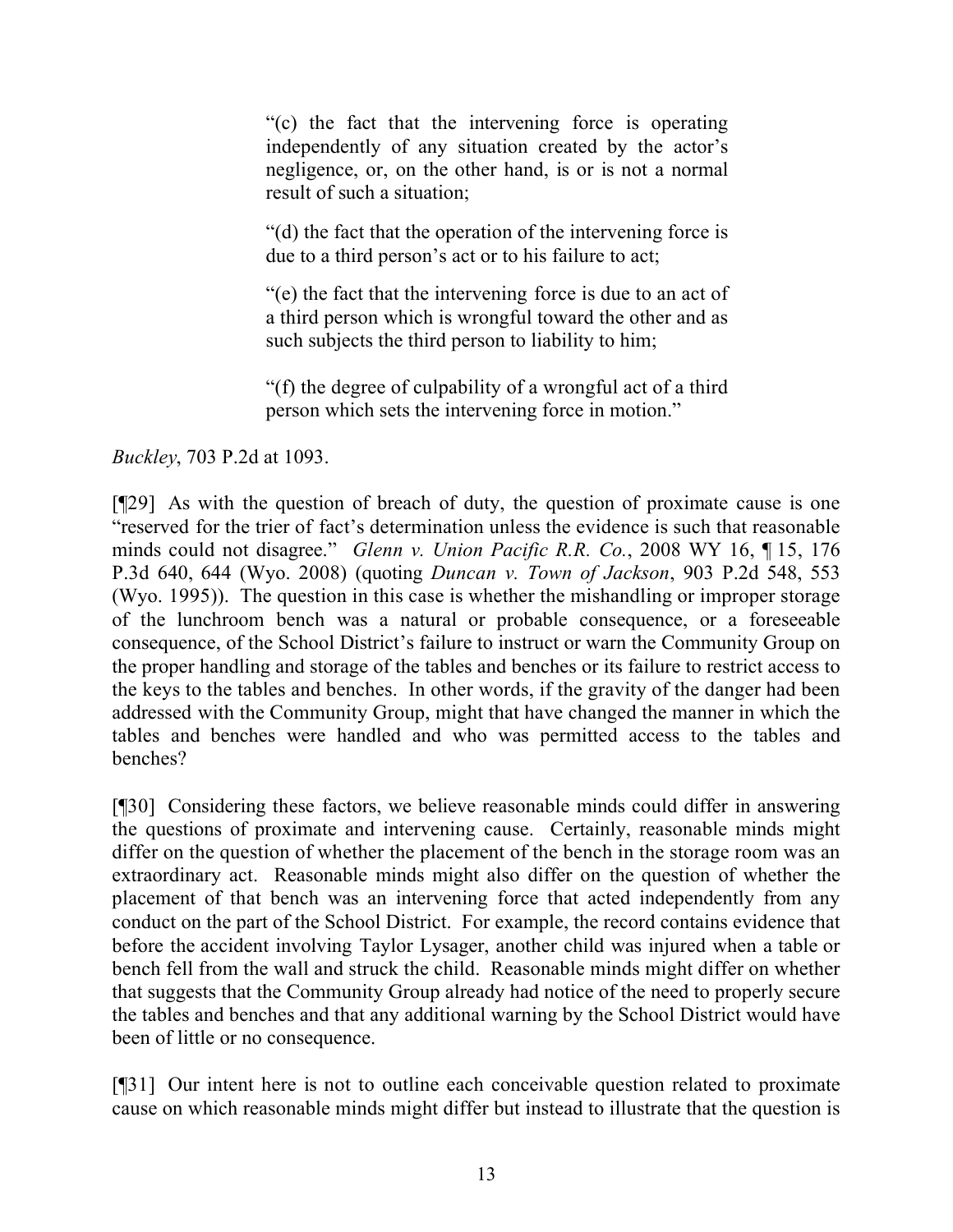truly one that belongs to the trier of fact. Because there is much on which reasonable minds might disagree with respect to proximate cause, summary judgment was not properly granted on that basis.

# **B. Order Dismissing Lincoln County**

[¶32] Plaintiff next contends the district court erred in dismissing its action against Lincoln County based on Lincoln County's affidavit of noninvolvement. Because we find that the order dismissing Lincoln County without prejudice is not a final appealable order, we dismiss this portion of Plaintiff's appeal.

[¶33] In addressing the finality of an order under Rule 1.05 of the Rules of Appellate Procedure, this Court has said:

> A judgment or final order must determine all liabilities of all parties, Rule 54(a), W.R.C.P.; *Hoback Ranches, Inc. v. Urroz*, 622 P.2d 948 (Wyo.1981), and should leave nothing for future consideration. *Public Service Commission v. Lower Valley Power and Light, Inc.*, 608 P.2d 660 (Wyo.1980). *See* Rule 1.05, W.R.A.P.

*Stone v. Stone*, 842 P.2d 545, 548 (Wyo. 1992) (quoting *In re Big Horn River System*, 803 P.2d 61, 66 (Wyo. 1990)).

[¶34] Rule 54(b) of the Wyoming Rules of Civil Procedure provides as follows concerning the finality of an order:

> When more than one claim for relief is presented in an action, whether as a claim, counterclaim, cross-claim, or third-party claim, or when multiple parties are involved, the court may direct the entry of a final judgment as to one or more but fewer than all of the claims or parties only upon an express determination that there is no just reason for delay and upon an express direction for the entry of judgment. In the absence of such determination and direction, any order or other form of decision, however designated, which adjudicates fewer than all the claims or the rights and liabilities of fewer than all the parties shall not terminate the action as to any of the claims or parties, and the order or other form of decision is subject to revision at any time before the entry of judgment adjudicating all the claims and the rights and liabilities of all the parties.